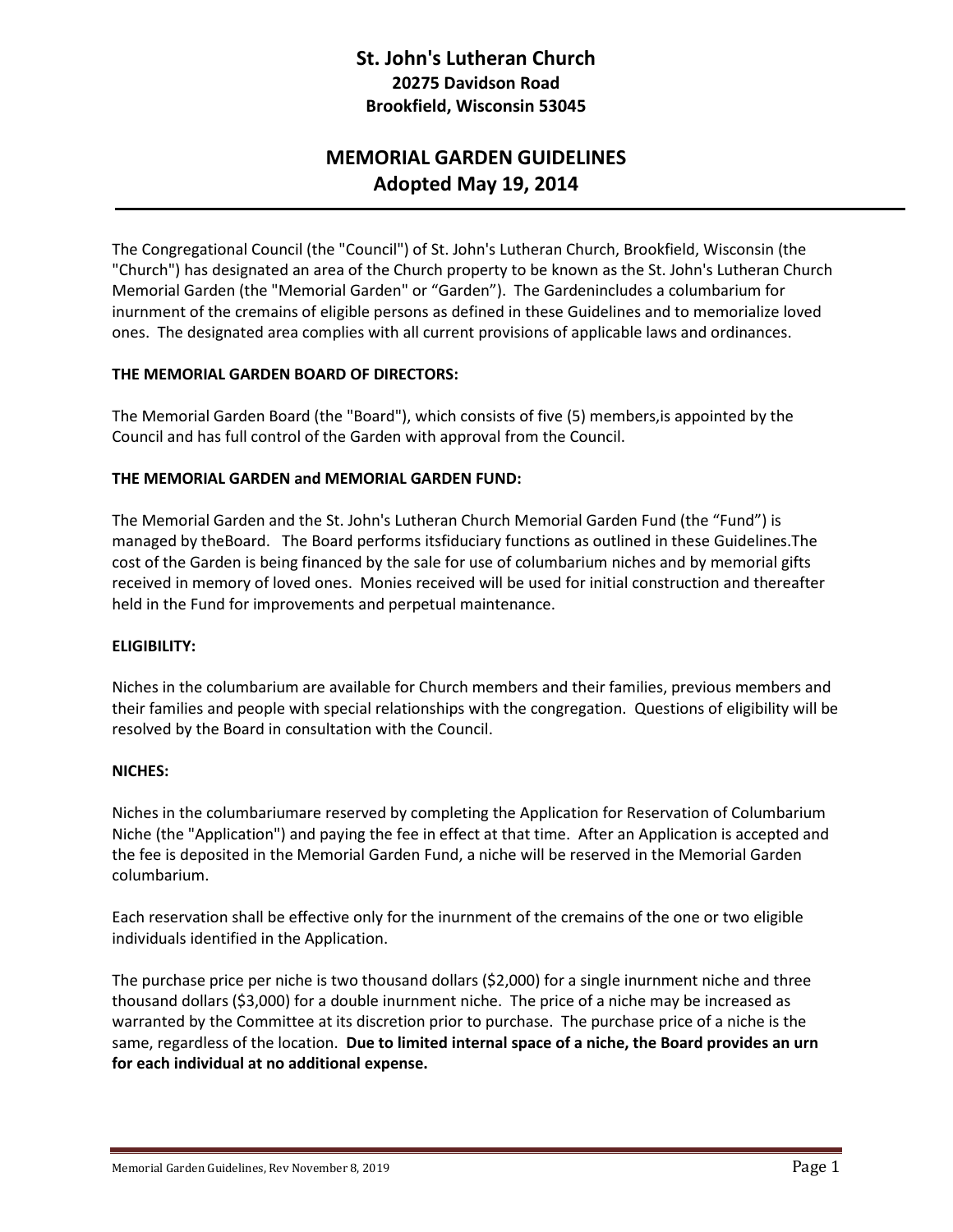Each columbarium unitconsists of niches, uniform in size, for the placement of cremated human remains. Engraving of the nichefaceplate issupervised by the Board and engraving will follow a uniform format.

A pre-selected font and a uniform letter/numeral size will be utilized to engrave the niche with the name of the deceased and the year of birth and year of death. An exception will be made for a military insignia. The cost of engraving is included in the purchase price.

To make arrangements for an inurnment in the Memorial Garden, a parishioner or family member should contact the pastor or Church office. Cremains will be inurned in a columbarium niche with a committal service as is deemed appropriate by the pastoral staff. Cremains must be prepared for inurnment by an organization duly licensed and actively engaged in the practice of funeral service in Wisconsin, or with an equivalent license in another jurisdiction*.*

Flowers or objects, such as a flag, may be displayed at the base of the columbarium to honor the deceased the week of the memorial service and will be removed at the end of the week by the Board. As an alternative, or to remember the anniversary date of the deceased, family or friends are invited to provide altar flowers for theweekend worship service.

### **CANCELLATION OF RESERVATIONS/REFUNDS**:

If a person desires to cancel the reservation of a niche in the Memorial Garden columbarium, he or she may do so in writing addressed to the Board. When a cancellation occurs before any inscription, a ninety percent (90%) refund of the reservation fee shall be returned. When a cancellation occurs after an inscription, a ninety percent (90%) refund of the reservation fee shall be returned but will be charged 110% of the replacement cost of the faceplate. When a cancellation/removal occurs after an inurnment of ashes, there will be no refund.

### **MEMORIAL PLAQUES AND GARDEN ACCESSORIES:**

The Board shall maintain Memorials in the Memorial Garden in a form and design judged suitable by the Board. The Board will be responsible for making arrangements to have Memorials inscribed.

### **GARDEN PAVERS:**

The Garden displays pavers that memorialize and honor loved ones (living or deceased). Pavers may be purchased for \$125.00 by Church members, their families, previous members and their families; and people with special relationships with the congregation. The purchaser will complete a Paver Application (attached to these Guidelines) and return it to the church office. The Memorial Garden Board will arrange for the inscribing and the placement of the paver.

### **TERMINATION OF THE COLUMBARIUM:**

The right to inurn will continue as long as St. John's Lutheran Church stands and is owned by the Church. If the present church is to be sold or demolished and a replacement Columbarium will not be furnished at a new site, the right to inurn will cease. In that event, the Board will notify the next of kin who must remove the cremated remains from the niche or notify a representative to do so. If no one of such persons removes the cremated remains within a reasonable time or if no one of such persons can be contacted within a reasonable time, the Church has the right to remove the cremated remains and relocate them as it deems proper. No refund of any amount will be made.